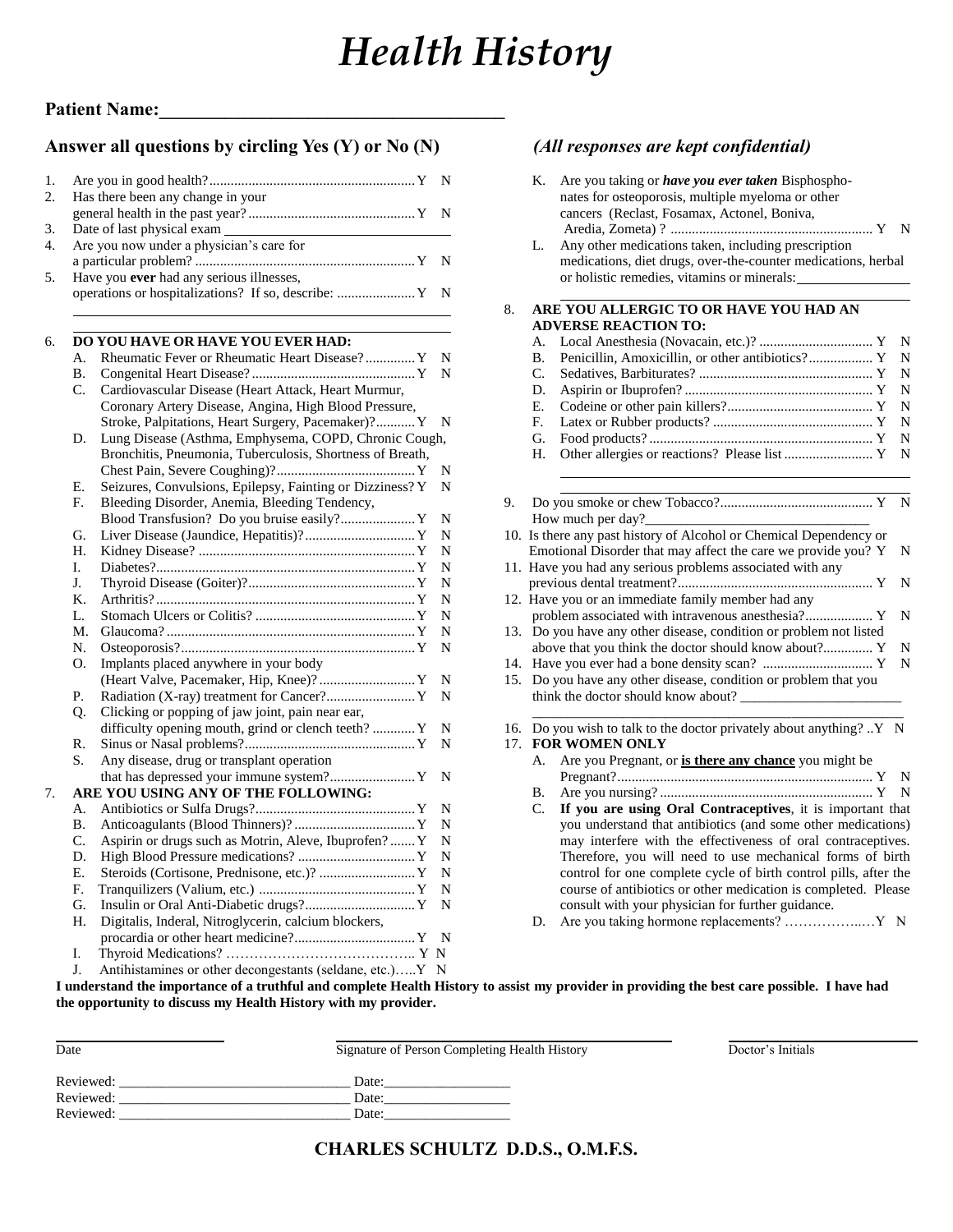## **SOUTHEAST DENTAL GROUP**

*Welcome to our office. To help us meet your healthcare needs, please fill out this form completely. If you have any questions or need assistance, please ask! We're happy to help. All information is confidential.*

| <b>PATIENT INFORMATION</b>                             | Patient's Name:                                                                                                                                                                                                                      |                                                                                                                                                                                                                                |  |
|--------------------------------------------------------|--------------------------------------------------------------------------------------------------------------------------------------------------------------------------------------------------------------------------------------|--------------------------------------------------------------------------------------------------------------------------------------------------------------------------------------------------------------------------------|--|
|                                                        |                                                                                                                                                                                                                                      |                                                                                                                                                                                                                                |  |
|                                                        | Address: <u>example and the set of the set of the set of the set of the set of the set of the set of the set of the set of the set of the set of the set of the set of the set of the set of the set of the set of the set of th</u> |                                                                                                                                                                                                                                |  |
|                                                        |                                                                                                                                                                                                                                      | City: $\qquad \qquad \qquad$ State: $\qquad \qquad$ Zip:                                                                                                                                                                       |  |
|                                                        |                                                                                                                                                                                                                                      | Home Phone: Cell Phone: Work Phone:                                                                                                                                                                                            |  |
|                                                        |                                                                                                                                                                                                                                      |                                                                                                                                                                                                                                |  |
|                                                        |                                                                                                                                                                                                                                      | Referring Dentist: Physician: Physician:                                                                                                                                                                                       |  |
| guardians below:<br>Please complete information below. | Relationship to Patient:<br>Relationship to Patient:                                                                                                                                                                                 | * If patient is under 18 or unable to personally make medical decisions, please list all names of legal                                                                                                                        |  |
| <b>RESPONSIBLE PARTY</b>                               | Responsible Party's Name: 1988 Contract to the Contract of the Party's Name:                                                                                                                                                         |                                                                                                                                                                                                                                |  |
|                                                        |                                                                                                                                                                                                                                      |                                                                                                                                                                                                                                |  |
|                                                        |                                                                                                                                                                                                                                      |                                                                                                                                                                                                                                |  |
|                                                        |                                                                                                                                                                                                                                      | City: $\qquad \qquad \qquad$ State: $\qquad \qquad$ Zip:                                                                                                                                                                       |  |
|                                                        |                                                                                                                                                                                                                                      | Employer: Contact Contact Contact Contact Contact Contact Contact Contact Contact Contact Contact Contact Contact Contact Contact Contact Contact Contact Contact Contact Contact Contact Contact Contact Contact Contact Cont |  |
|                                                        | <b>INSURANCE INFORMATION</b> (please present a copy of insurance card to be scanned)                                                                                                                                                 |                                                                                                                                                                                                                                |  |
| <b>Primary Dental Insurance</b>                        |                                                                                                                                                                                                                                      |                                                                                                                                                                                                                                |  |
|                                                        | Insurance Company:                                                                                                                                                                                                                   |                                                                                                                                                                                                                                |  |
|                                                        | Group Number: Identification Number:                                                                                                                                                                                                 |                                                                                                                                                                                                                                |  |
| <b>Secondary Dental Insurance</b>                      |                                                                                                                                                                                                                                      |                                                                                                                                                                                                                                |  |
|                                                        | Insurance Company:                                                                                                                                                                                                                   |                                                                                                                                                                                                                                |  |
|                                                        | Group Number: Internation Number Mumber 2014                                                                                                                                                                                         |                                                                                                                                                                                                                                |  |
|                                                        |                                                                                                                                                                                                                                      |                                                                                                                                                                                                                                |  |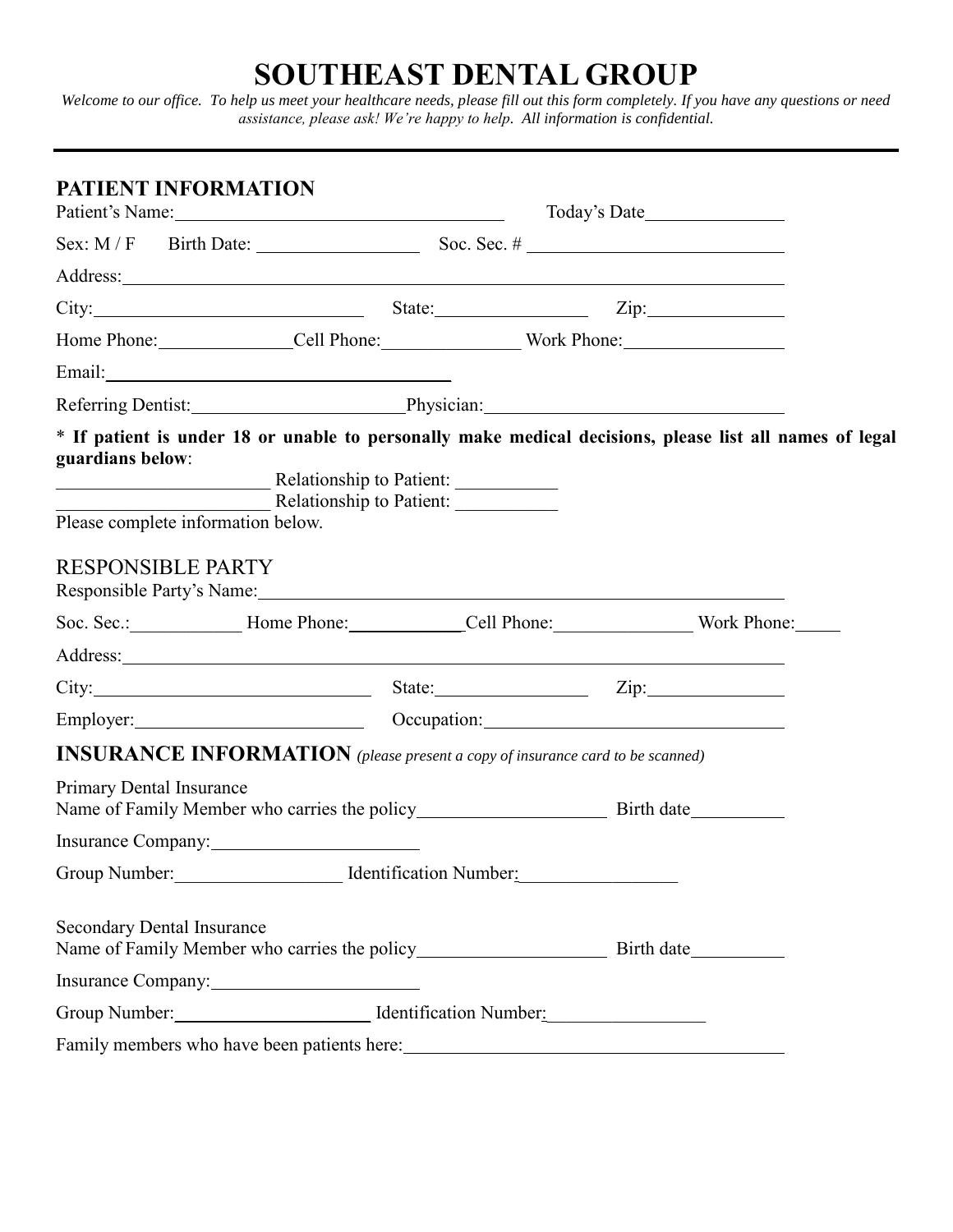### **Our Office Policy** *(all patients must read, initial and sign)*

#### **DENTAL INSURANCE**

As a courtesy to our patients, we will be happy to complete and forward insurance forms relative to dental treatment, and we will do so without charge. However, in order to avoid misunderstandings, please carefully read the following policy in regards to dental benefits.

\_\_\_\_\_ Our professional treatment is rendered to you, not the insurance company. You are responsible to us for the obligation of payment of treatment. However, to serve and assist you in utilizing your dental insurance, this office accepts assignment of your benefits. It is your responsibility to complete necessary paperwork to assign payment to this office, and **you are responsible for balances not covered by your policy on the day of service**. Our office accepts cash, personal checks, credit cards, Care Credit and Lending Club. There is a \$25.00 returned check fee due and payable from you for each check payment returned to us by your bank.

Please understand that the amount to be paid by your particular policy is predetermined and agreed to by your employer and the insurance company. If you have any questions about the amount the plan or treatments your plan will cover, you should refer these questions to your employer. At your request, this office will provide all pertinent information to your insurance company, and we will do our best to help you derive the maximum benefits available. However, **we are not responsible for determining what those benefits are to be.**

#### \_\_\_\_\_ **If your insurance has not paid on your claim in 90 days, the balance becomes your full responsibility.**

\_\_\_\_\_ I hereby assign all dental, medical and/or surgical benefits, including major medical benefits to which I am entitled, private insurance, and any other health plans, to Southeast Dental Group P.C. for treatment they have provided. This assignment will remain in effect until revoked by me in writing. A photocopy of this assignment is considered to be valid as the original. I understand that I am financially responsible for all charges whether or not paid by my insurance carrier. I hereby authorize the assignee to release all information necessary to secure the payment.

#### **CANCELLED, MISSED APPOINTMENTS, OR LATE ARRIVALS**

\_\_\_\_\_ Our goal is to provide high quality care for our patients. In fairness to other patients and the doctor, we require at least 24 hours notice when canceling an appointment. We reserve the right to apply a \$50 no show fee for missed appointments. Following 2 missed appointments, we may only be able to schedule on a wait list basis. The practice reserves the right to dismiss patients with excessive cancelled appointments. Late arrivals for an appointment will result in our inability to see subsequent patients on time. Therefore, any patients arriving 15 minutes late will be rescheduled.

#### **AUTHORIZATION AND RELEASE**

\_\_\_\_\_ I consent to the practice using my cell phone number to call or text regarding appointments and to call regarding treatment, insurance and my account. I understand that I can withdraw my consent at any time.

I authorize my dentist/oral surgeon and his/her staff, to perform an oral examination, for the purpose of diagnosis and treatment planning. Furthermore, I authorize the taking of all x-rays required as a necessary part of this examination. In addition, if medically necessary, I authorize the release of any information and photos acquired in the course of my examination and treatment. I certify that I have read and understand the above information, and all questions have been answered accurately. **I have received a copy of this office's Notice of Privacy Practices.**

Signature of Patient (or parent if patient is a minor)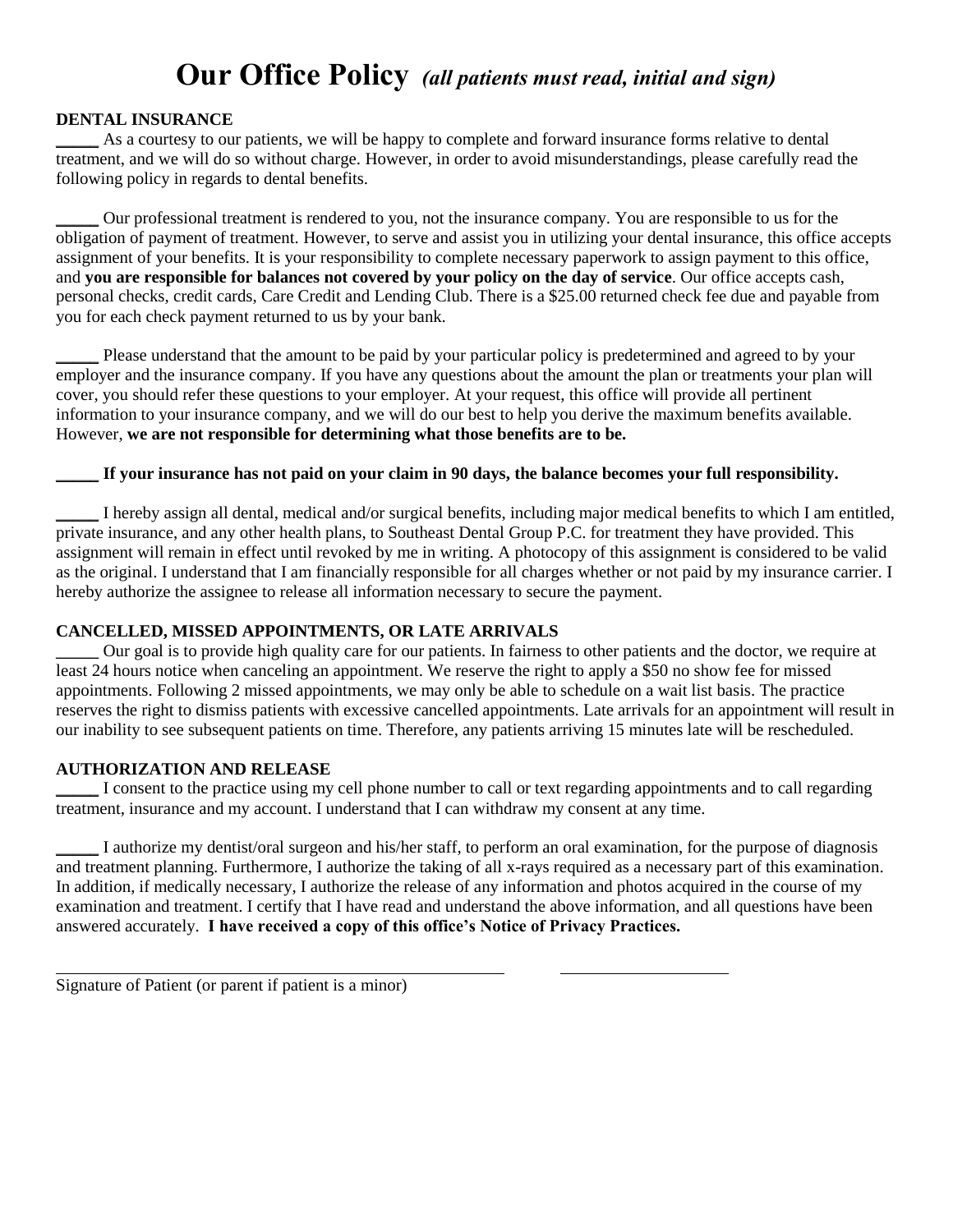### **Notice of Privacy Practices**

### **Southeast Dental Group, PC**

**THIS NOTICE DESCRIBES HOW MEDICAL INFORMATION ABOUT YOU MAY BE USED AND DISCLOSED AND HOW YOU CAN GET ACCESS TO THIS INFORMATION. PLEASE REVIEW IT CAREFULLY.**

**I. Dental Practice Covered by this Notice:** This Notice describes the privacy practices of Southeast Dental Group. "We" and "our" means the Dental Practice. "You" and "your" means our patient.

**II. Our Promise to You and Our Legal Obligations**: The privacy of your health information is important to us. We understand that your health information is personal and we are committed to protecting it. This Notice describes how we may use and disclose your protected health information to carry out treatment, payment or health care operations and for other purposes that are permitted or required by law. It also describes your rights to access and control your protected health information. Protected health information is information about you, including demographic information, that may identify you and that relates to your past, present or future physical or mental health or condition and related health care services.

We are required by law to: Maintain the privacy of your protected health information; give you this Notice of our legal duties and privacy practices with respect to that information; and abide by the terms of our Notice that is currently in effect.

**III. Last Revision Date**: This Notice was last revised on June 8, 2016.

**IV. How We May Use or Disclose Your Health Information:** The following examples describe different ways we may use or disclose your health information. These examples are not meant to be exhaustive. We are permitted by law to use and disclose your health information for the following purposes:

#### **A. Common Uses and Disclosures**

1. Treatment. We may use your health information to provide you with dental treatment or services, such as cleaning or examining your teeth or performing dental procedures. We may disclose health information about you to dental specialists, physicians, or other health care professionals involved in your care.

**2. Payment.** We may use and disclose your health information to obtain payment from health plans and insurers for the care that we provide to you.

**3. Health Care Operations.** We may use and disclose health information about you in connection with health care operations necessary to run our practice, including review of our treatment and services, training, evaluating the performance of our staff and health care professionals, quality assurance, financial or billing audits, legal matters, and business planning and development.

**4. Appointment Reminders.** We may use or disclose your health information when contacting you to remind you of a dental appointment. We may contact you by using a postcard, letter, phone call, voice message, text or email.

**5. Treatment Alternatives and Health-Related Benefits and Services.** We may use and disclose your health information to tell you about treatment options or alternatives or health-related benefits and services that may be of interest to you.

**6. Disclosure to Family Members and Friends.** We may disclose your health information to a family member or friend who is involved with your care or payment for your care if you do not object or, if you are not present, we believe it is in your best interest to do so.

**7. Disclosure to Business Associates.** We may disclose your protected health information to our third-party service providers (called, "business associates") that perform functions on our behalf or provide us with services if the information is necessary for such functions or services. For example, we may use a business associate to assist us in maintaining our practice management software. All of our business associates are obligated, under contract with us, to protect the privacy of your information and are not allowed to use or disclose any information other than as specified in our contract.

#### **B. Less Common Uses and Disclosures**

**1. Disclosures Required by Law.** We may use or disclose patient health information to the extent we are required by law to do so. For example, we are required to disclose patient health information to the U.S. Department of Health and Human Services so that it can investigate complaints or determine our compliance with HIPAA.

**2. Public Health Activities.** We may disclose patient health information for public health activities and purposes, which include: preventing or controlling disease, injury or disability; reporting births or deaths; reporting child abuse or neglect; reporting adverse reactions to medications or foods; reporting product defects; enabling product recalls; and notifying a person who may have been exposed to a disease or may be at risk for contracting or spreading a disease or condition.

**3. Victims of Abuse, Neglect or Domestic Violence.** We may disclose health information to the appropriate government authority about a patient whom we believe is a victim of abuse, neglect or domestic violence.

**4. Health Oversight Activities.** We may disclose patient health information to a health oversight agency for activities necessary for the government to provide appropriate oversight of the health care system, certain government benefit programs, and compliance with certain civil rights laws.

5. Lawsuits and Legal Actions. We may disclose patient health information in response to (i) a court or administrative order or (ii) a subpoena, discovery request, or other lawful process that is not ordered by a court if efforts have been made to notify the patient or to obtain an order protecting the information requested.

**6. Law Enforcement Purposes.** We may disclose your health information to a law enforcement official for a law enforcement purposes, such as to identify or locate a suspect, material witness or missing person or to alert law enforcement of a crime.

**7. Coroners, Medical Examiners and Funeral Directors.** We may disclose your health information to a coroner, medical examiner or funeral director to allow them to carry out their duties.

**8. Organ, Eye and Tissue Donation.** We may use or disclose your health information to organ procurement organizations or others that obtain, bank or transplant cadaveric organs, eyes or tissue for donation and transplant.